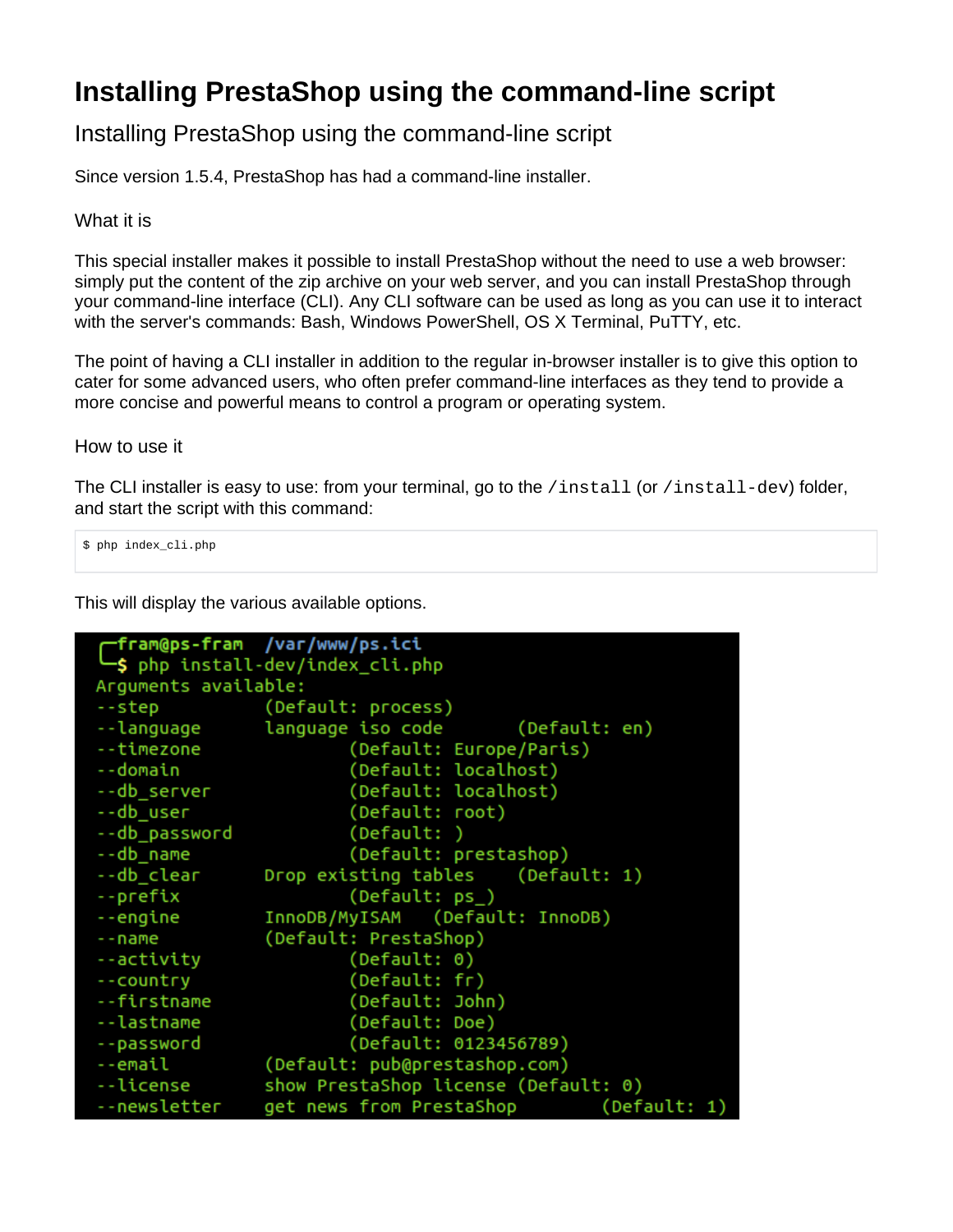All the options from the regular in-browser installer are available, with their default value listed. Almost all default values can be left as is, because you can edit them all from the PrestaShop back office once the installation is done. Note that the e-mail and password are the ones used to create the administrator's back office account...

To start the installation, you only need to provide one argument. In reality, you need to provide more:

- **domain**. The location where you want your store to appear.
- **db\_server**. The database server address.
- **db\_name**. The name of the database you want to use.
- **db\_user**. The username for the database you want to use.
- **db\_password**. The password for the database username above.

## For instance:

```
$ php index_cli.php --domain=example.com --db_server=sql.example.com --db_name=prestashop --db_user=root --
db_password=123456789
```

```
fram@ps-fram /var/www/ps.ici
$ php install-dev/index_cli.php --domain=ps.ici --db_name=ps.ici
-db_user=root --db_password=123456789
- Installation successfull! --
```
If you also set the  $-\text{email}$  value to your own address, a recap e-mail will be sent to you once the installation is done.

## List of arguments

Here is the list of arguments for index cli.php as of version 1.6:

| <b>Name</b>   | Default setting | <b>Description</b>                           |
|---------------|-----------------|----------------------------------------------|
| --step        | process         |                                              |
| --language    | en              | language iso code                            |
| --timezone    | localhost       |                                              |
| --domain      | localhost       |                                              |
| --db server   | localhost       |                                              |
| --db user     | root            |                                              |
| --db_password | (blank)         |                                              |
| --db name     | prestashop      |                                              |
| --db_clear    | $1$ (true)      | Drop existing tables                         |
| --db_create   | 0 (false)       | Create the database if it does not exist yet |
| --prefix      | $ps_{-}$        |                                              |
| --engine      | <b>InnoDB</b>   | InnoDB/MyISAM                                |
| --name        | PrestaShop      | Name of the shop                             |
| --activity    | 0               |                                              |
| --country     | fr              |                                              |
| --firstname   | John            |                                              |
| --lastname    | Doe             |                                              |